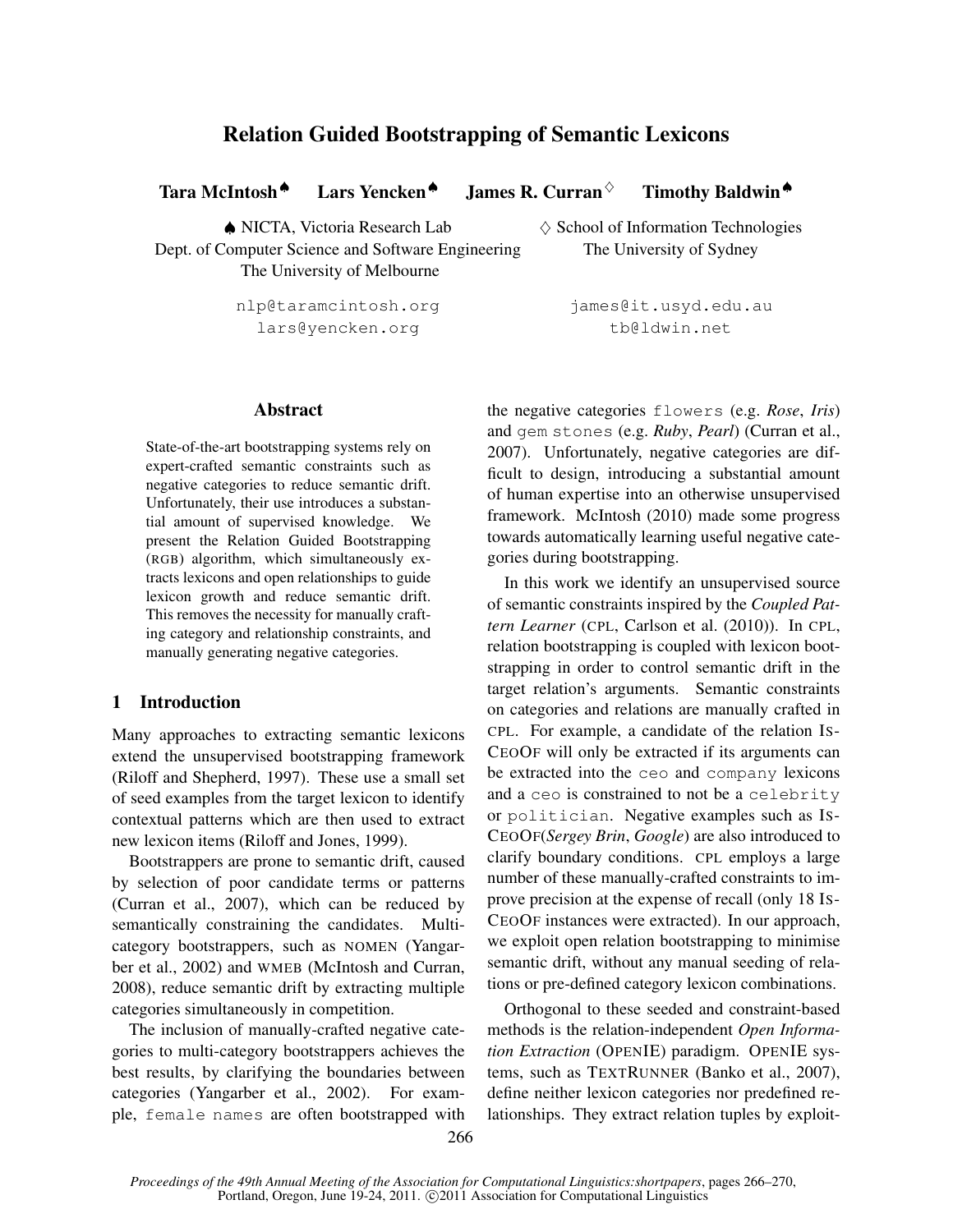ing broad syntactic patterns that are likely to indicate relations. This enables the extraction of interesting and unanticipated relations from text. However these patterns are often too broad, resulting in the extraction of tuples that do not represent relations at all. As a result, heavy (supervised) postprocessing or use of supervised information is necessary. For example, Christensen et al. (2010) improve TEXTRUNNER precision by using deep parsing information via semantic role labelling.

#### 2 Relation Guided Bootstrapping

Rather than relying on manually-crafted category and relation constraints, *Relation Guided Bootstrapping* (RGB) automatically detects, seeds and bootstraps open relations between the target categories. These relations anchor categories together, e.g. IS-CEOOF and ISFOUNDEROF anchor person and company, preventing them from drifting into other categories. Relations can also identify new terms. We demonstrate that this relation guidance effectively reduces semantic drift, with performance approaching manually-crafted constraints.

RGB can be applied to any multi-category bootstrapper, and in these experiments we use WMEB (McIntosh and Curran, 2008), as shown in Figure 1. RGB alternates between two phases of WMEB, one for terms and the other for relations, with a one-off relation discovery phase in between.

#### Term Extraction

The first stage of RGB follows the term extraction process of WMEB. Each category is initialised by a set of hand-picked seed terms. In each iteration, a category's terms are used to identify candidate patterns that can match the terms in the text. Semantic drift is reduced by forcing the categories to be mutually exclusive (i.e. patterns must be nominated by only one category). The remaining patterns are ranked according to *reliability* and *relevance*, and the top-n patterns are then added to the pattern set.<sup>1</sup>

The reliability of a pattern for a given category is the number of extracted terms in the category's lexicon that match the pattern. A pattern's relevance weight is defined as the sum of the  $\chi^2$  values between the pattern  $(p)$  and each of the lexicon terms



Figure 1: Relation Guided Bootstrapping framework

(*t*): weight $(p) = \sum_{t \in T} \chi^2(p, t)$ . These metrics are symmetrical for both candidate terms and pattern.

In WMEB's term selection phase, a category's pattern set is used to identify candidate terms. Like the candidate patterns, terms matching multiple categories are excluded. The remaining terms are ranked and the top-n terms are added to the lexicon.

#### Relation Discovery

In CPL (Carlson et al., 2010), a relation is instantiated with manually-crafted seed tuples and patterns. In RGB, the relations and their seeds are automatically identified in relation discovery. Relation discovery is only performed once after the first 20 iterations of term extraction, which ensures the lexicons have adequate coverage to form potential relations.

Each ordered pair of categories  $(C_1, C_2) = R_{1,2}$ is checked for open (not pre-defined) relations between  $C_1$  and  $C_2$ . This check removes all pairs of terms, *tuples*  $(t_1, t_2) \in C_1 \times C_2$  with freq $(t_1, t_2)$  < 5 and a cooccurrence score  $\chi^2(t_1, t_2) \leq 0.2$  If  $R_{1,2}$ has fewer than 10 remaining tuples, it is discarded.

The tuples for  $R_{1,2}$  are then used to find its initial set of relation patterns. Each pattern must match more than one tuple and must be mutually exclusive between the relations. If fewer than  $n$  relation patterns are found for  $R_{1,2}$ , it is discarded. At this stage

<sup>&</sup>lt;sup>1</sup>In this work, *n* is set to 5.

<sup>&</sup>lt;sup>2</sup>This cut-off is used as the  $\chi^2$  statistic is sensitive to low frequencies.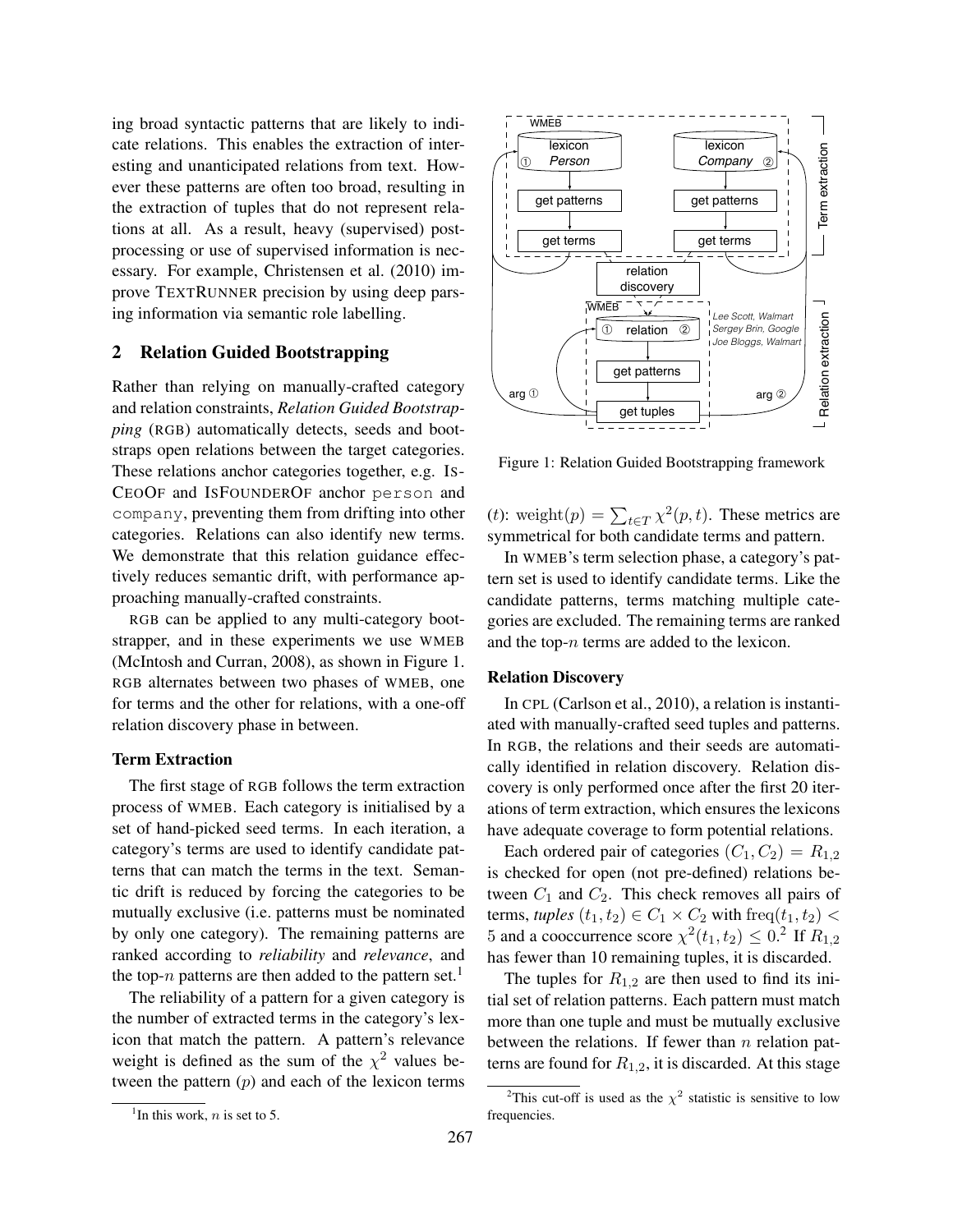| <b>TYPE</b>                 | 5gm       | $5gm + 4gm$   $5gm + DC$ |                       |
|-----------------------------|-----------|--------------------------|-----------------------|
| <b>Terms</b>                |           | 1 347 002                |                       |
| Patterns                    |           | 4090412                  |                       |
| <b>Tuples</b>               | 2.114.243 |                          | 3 470 206 14 369 673  |
| Relation Patterns 5 523 473 |           |                          | 10 317 703 31 867 250 |

Table 1: Statistics of three filtered MEDLINE datasets

we have identified the open relations that link categories together and their initial extraction patterns.

Using the initial relation patterns, the top- $n$  mutually exclusive seed tuples are identified for the relation  $R_{1,2}$ . In CPL, these tuple seeds are manually crafted. Note that  $R_{1,2}$  can represent multiple relations between  $C_1$  and  $C_2$ , which may not apply to all of the seeds, e.g. isCeoOf and isEmployedBy. We discover two types of relations, inter-category relations where  $C_1 \neq C_2$ , and intra-category relations where  $C_1 = C_2$ .

#### Relation Extraction

The relation extraction phase involves running WMEB over tuples rather than terms. If multiple relations are found, e.g.  $R_{1,2}$  and  $R_{2,3}$ , these are bootstrapped simultaneously, competing with each other for tuples and relation patterns. Mutual exclusion constraints between the relations are also forced.

In each iteration, a relation's set of tuples is used to identify candidate relation patterns, as for term extraction. The top- $n$  non-overlapping patterns are extracted for each relation, and are used to identify the top- $n$  candidate tuples. The tuples are scored similarly to the relation patterns, and any tuple identified by multiple relations is excluded.

For tuple extraction, a relation  $R_{1,2}$  is constrained to only consider candidates where either  $t_1$  or  $t_2$ has previously been extracted into  $C_1$  or  $C_2$ , respectively. To extract a candidate tuple with an unknown term, the term must also be a valid candidate of its associated category. That is, the term must match at least one pattern assigned to the category and not match patterns assigned to another category.

This *type-checking* anchors relations to the categories they link together, limiting their drift into other relations. It also provides *guided term growth* in the categories they link. The growth is "guided" because the relations define, semantically coherent subregions of the category search spaces. For example, ISCEOOF defines the subregion ceo

| CAT | <b>DESCRIPTION</b>                                                |
|-----|-------------------------------------------------------------------|
|     | ANTI Antibodies: MAb IgG IgM rituximab infliximab                 |
|     | CELL Cells: RBC HUVEC BAEC VSMC SMC                               |
|     | CLNE Cell lines: PC12 CHO HeLa Jurkat COS                         |
|     | DISE Diseases: asthma hepatitis tuberculosis HIV malaria          |
|     | DRUG Drugs: acetylcholine carbachol heparin penicillin            |
|     | tetracyclin                                                       |
|     | FUNC Molecular functions and processes:                           |
|     | kinase ligase acetyltransferase helicase binding                  |
|     | MUTN Mutations: Leiden C677T C282Y 35delG null                    |
|     | <b>PROT</b> Proteins and genes: $p53$ actin collagen albumin IL-6 |
|     | SIGN Signs and symptoms: <i>anemia cough fever</i>                |
|     | hypertension hyperglycemia                                        |
|     | TUMR Tumors: lymphoma sarcoma melanoma                            |
|     | neuroblastoma osteosarcoma                                        |

Table 2: The MEDLINE semantic categories

within person. This guidance reduces semantic drift.

#### 3 Experimental Setup

To compare the effectiveness of RGB we consider the task of extracting biomedical semantic lexicons, building on the work of McIntosh and Curran (2008). Note however the method is equally applicable to any corpus and set of semantic categories.

The corpus consists of approximately 18.5 million MEDLINE abstracts (up to Nov 2009). The text was tokenised and POS-tagged using bio-specific NLP tools (Grover et al., 2006), and parsed using the biomedical C&C CCG parser (Rimell and Clark, 2009; Clark and Curran, 2007).

The term extraction data is formed from the raw 5-grams  $(t_1, t_2, t_3, t_4, t_5)$ , where the set of candidate terms correspond to the middle tokens  $(t_3)$  and the patterns are formed from the surrounding tokens  $(t_1, t_2, t_4, t_5)$ . The relation extraction data is also formed from the 5-grams. The candidate tuples correspond to the tokens  $(t_1, t_5)$  and the patterns are formed from the intervening tokens  $(t_2, t_3, t_4)$ .

The second relation dataset  $(5gm + 4gm)$ , also includes length 2 patterns formed from 4-grams. The final relation dataset  $(5gm + DC)$  includes dependency chains up to length 5 as the patterns between terms (Greenwood et al., 2005). These chains are formed using the Stanford dependencies generated by the Rimell and Clark (2009) parser. All candidates occurring less than 10 times were filtered. The sizes of the resulting datasets are shown in Table 1.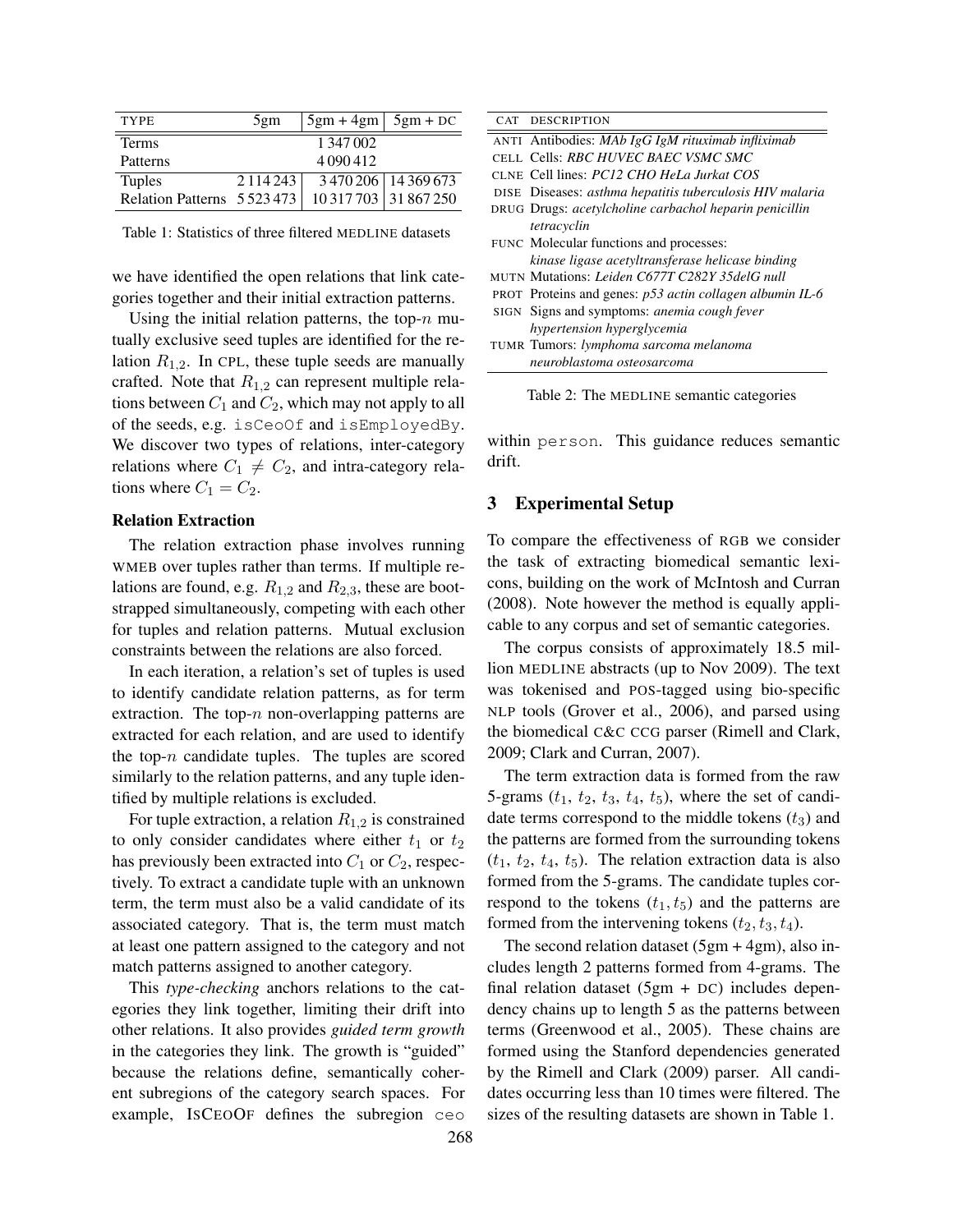|                               | $1 - 500$ | 501-1000 | $1 - 1000$ |
|-------------------------------|-----------|----------|------------|
| <b>WMEB</b>                   | 76.1      | 56.4     | 66.3       |
| +negative                     | 86.9      | 68.7     | 77.8       |
| intra-RGB                     | 75.7      | 62.7     | 69.2       |
| +negative                     | 87.4      | 72.4     | 79.9       |
| inter-RGB                     | 80.5      | 69.9     | 75.1       |
| +negative                     | 87.7      | 76.4     | 82.0       |
| $\overline{\text{mixed-RGB}}$ | 74.7      | 69.9     | 72.3       |
| +negative                     | 87.9      | 73.5     | 80.7       |

Table 3: Performance comparison of WMEB and RGB

We follow McIntosh and Curran (2009) in using the 10 biomedical semantic categories and their hand-picked seeds in Table 2, and manually crafted negative categories: amino acid, animal, body part and organism. Our evaluation process involved manually judging each extracted term and we calculate the average precision of the top-1000 terms over the 10 target categories. We do not calculate recall, due to the open-ended nature of the categories.

#### 4 Results and Discussion

Table 3 compares the performance of WMEB and RGB, with and without the negative categories. For RGB, we compare intra-, inter- and mixed relation types, and use the 5gm format of tuples and relation patterns. In WMEB, drift dominates in the later iterations with ∼19% precision drop between the first and last 500 terms. The manually-crafted negative categories give a substantial boost in precision on both the first and last 500 terms (+11.5% overall).

Over the top 1000 terms, RGB significantly outperforms the corresponding WMEB with and without negative categories ( $p < 0.05$ ).<sup>3</sup> In particular, inter-RGB significantly improves upon WMEB with no negative categories  $(501-1000: +13.5\%$ , 1-1000: +8.8%). In similar experiments, NEG-FINDER, used during bootstrapping, was shown to increase precision by ∼5% (McIntosh, 2010). Inter-RGB without negatives approaches the precision of WMEB with the negatives, trailing only by 2.7% overall. This demonstrates that RGB effectively reduces the reliance on manually-crafted negative categories for lexicon bootstrapping.

The use of intra-category relations was far less

| <b>INTER-RGB</b> | 1-500 | 501-1000 | 1-1000 |
|------------------|-------|----------|--------|
| 5gm              | 80.5  | 69.9     | 75.1   |
| +negative        | 87.7  | 76.4     | 82.0   |
| $5gm + 4gm$      | 79.6  | 71.5     | 75.5   |
| +negative        | 87.7  | 76.1     | 81.9   |
| $5gm + DC$       | 77.2  | 70.1     | 73.5   |
| +negative        | 86.6  | 80.2     | 83.5   |
|                  |       |          |        |

Table 4: Comparison of different relation pattern types

effective than inter-category relations, and the combination of intra- and inter- was less effective than just using inter-category relations. In intra-RGB the categories are more susceptible to single-category drift. The additional constraints provided by anchoring two categories appear to make inter-RGB less susceptible to drift. Many intra-category relations represent listings commonly identified by conjunctions. However, these patterns are identified by multiple intra-category relations and are excluded.

Through manual inspection of inter-RGB's tuples and patterns, we identified numerous meaningful relations, such as isExpressedIn(prot, cell). Relations like this helped to reduce semantic drift within the CELL lexicon by up to 23%.

Table 4 compares the effect of different relation pattern representations on the performance of inter-RGB. The 5gm+4gm data, which doubles the number of possible candidate relation patterns, performs similarly to the 5gm representation. Adding dependency chains decreased and increased precision depending on whether negative categories were used.

In Wu and Weld (2010), the performance of an OPENIE system was significantly improved by using patterns formed from dependency parses. However in our DC experiments, the earlier bootstrapping iterations were less precise than the simple 5gm+4gm and 5gm representations. Since the chains can be as short as two dependencies, some of these patterns may not be specific enough. These results demonstrate that useful open relations can be represented using only n-grams.

#### 5 Conclusion

In this paper, we have proposed Relation Guided Bootstrapping (RGB), an unsupervised approach to discovering and seeding open relations to constrain semantic lexicon bootstrapping.

<sup>&</sup>lt;sup>3</sup>Significance was tested using intensive randomisation tests.